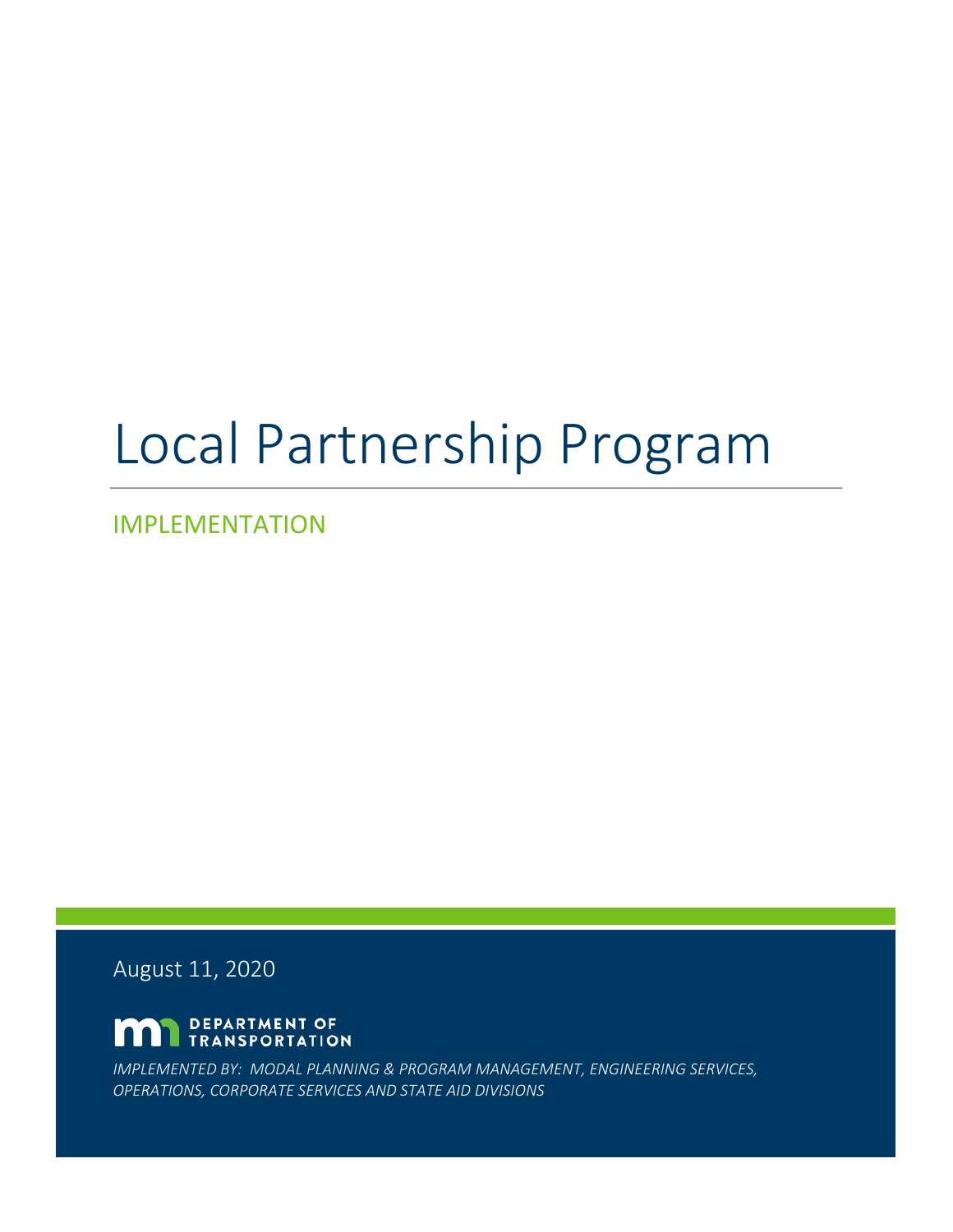## Section 1 – Overview

#### Vision Statement

MnDOT's vision for the Local Partnership Program (LPP) is to create statewide transportation partnership opportunities with local agencies and construct highway improvements that are mutually beneficial at locations that are not currently programmed. This vision aligns with strategic directions documented in One Minnesota, Minnesota GO 50- Year Vision for Transportation, and MnDOT's 5-Year Strategic Operating Plan.

Our LPP vision focuses heavily on development of long term and sustainable partnerships, collaboration of transportation system needs, leveraging of agency investments and minimizing project time and cost. This document will further define LPP principles, methodology and implementation, which will drive our future program and projects. **Owning and implementing this vision will** 



Strategic Operating Plan 2018-2022 **MnDOT's Mission** 

at connects people to destinations and<br>regionally and around the world



**allow all agencies the opportunity to be successful and bring our LPP vision to reality.**

#### **Principles**

- Create transportation partnerships across the entire state.
- Embrace customer centered methodology to achieve customer desired outcomes.
- Invite partners and stakeholders to the table.
- Establish consistent statewide approaches to funding and programming.
- Move project decision authority to MnDOT districts.
- Recognize project development has flexibility and scalability.
- Embrace process reliability and predictability.
- Expect reductions in project requirements, time, and costs.

#### Customer Centered Culture (C3) Methodology

Our Local Partnership Program embraces Customer Centered Culture (C3) methodology which fosters a mindset and belief that customer priorities and values establish expectations. C3 captures the "voice of the customer" and articulates an understanding of product, process, and outcomes. The C3 methodology recognizes the relationship between customer and producer priorities. C3 allows us to ask key questions, including "what is the product?" and "who is the end user customer?"



### **8 DIMENSIONS of EXCELLENCE**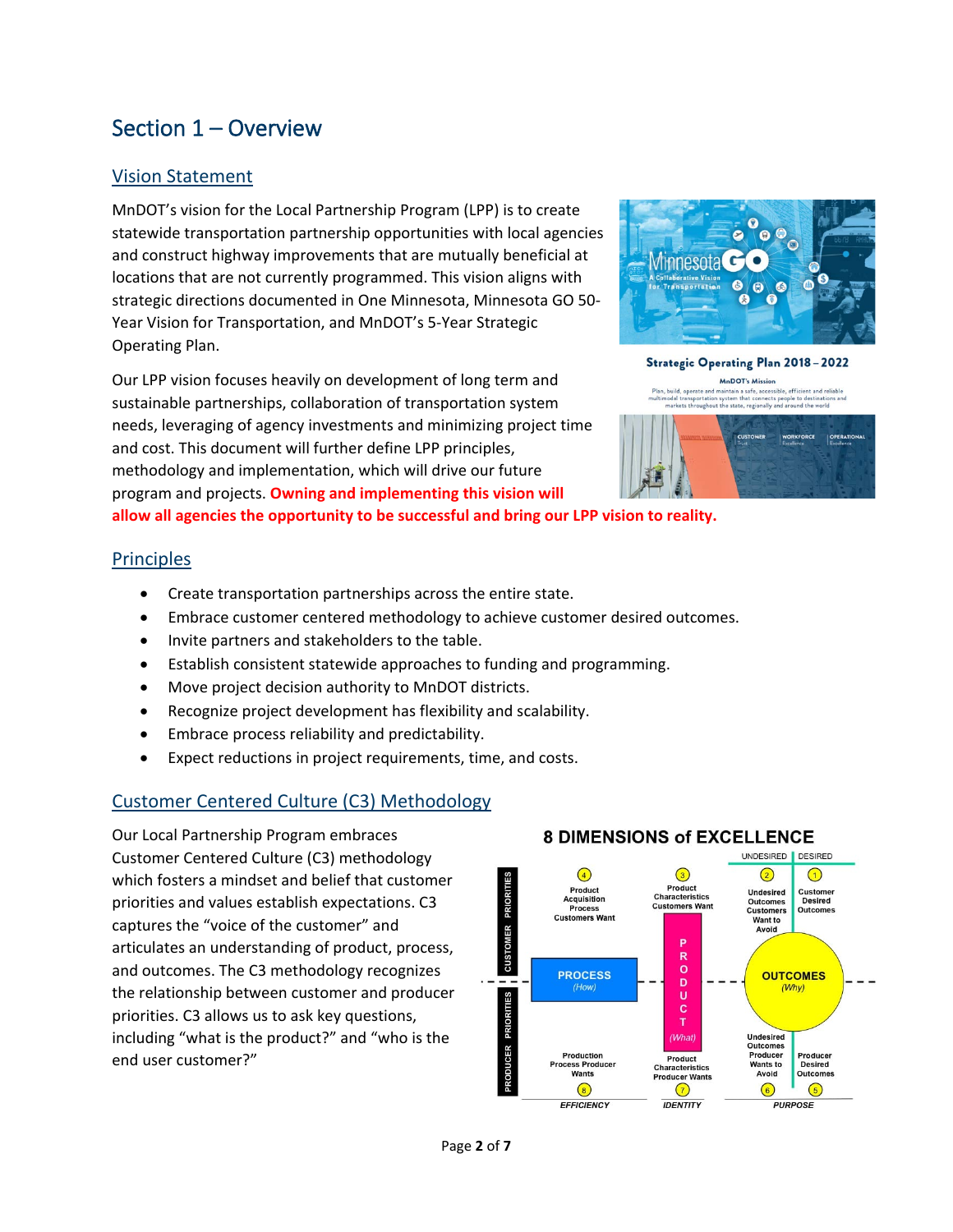#### WIG 2.0 Earning Customer Trust

WIG 2.0 Earning Customer Trust has transformed the Local Partnership Program by introducing product improvements which will reduce time, requirements and cost. Twenty four recommendations, under six themes, were approved by MnDOT's Senior Leadership Team and are now being incorporated into projects. The themes reflect the importance of engaging and listening to the voice of the customer, gathering data which represents customer experiences and understanding the importance of relationships.

The six themes are shown in chart below.

| No. | <b>Themes</b>                                                      |
|-----|--------------------------------------------------------------------|
| 1.  | Program consistency, equal partnerships and increased transparency |
| 2   | Coordinated processes and district and local autonomy              |
| 3   | Timely processes and fewer reviews                                 |
| 4   | Project flexibility and scale-ability                              |
| 5.  | Defined program, process, roles and expectations                   |
| 6   | Increased program funding to leverage other funding sources        |

LPP implementation provided throughout the remainder of this document is global in nature and outlines "what" MnDOT will accomplish with this program based on what our customers expect. Implementation is outlined in a product, producer and end user framework and includes associated key activity highlights. Additional procedures may need to be defined by each district. This program will accept project ideas from local agencies and create partnerships where beneficial improvements are not programmed today. The program is not intended to ask local agencies to advance MnDOT projects.

# **The District Engineers and District State Aid Engineer's (DSAE's) will oversee the Local Partnership Program.**

| <b>Product: LPP funding</b>                 | $\rightarrow$ MnDOT Districts allocate 5 percent of their District Risk                                                                                                                                                                                              |
|---------------------------------------------|----------------------------------------------------------------------------------------------------------------------------------------------------------------------------------------------------------------------------------------------------------------------|
| <b>Producer: District</b>                   | Management Program (state funds only) to LPP. See table below.                                                                                                                                                                                                       |
| <b>End User: Local</b>                      | $\rightarrow$ Funds are allocated annually to the CHIP and STIP as LPP set-asides.                                                                                                                                                                                   |
| Agency, acting as the<br>contracting agency | $\rightarrow$ Funds are allocated to individual projects after project selection as<br>defined below.<br>$\rightarrow$ Unallocated LPP funds will remain in the STIP set-aside until the DE<br>and DSAE determines no further projects are deliverable in the fiscal |
|                                             | year.<br>$\rightarrow$ Unallocated LPP set-aside funds will roll from year one to year two of<br>the biennium.                                                                                                                                                       |

## Section 2 – Funding and Project Selection Implementation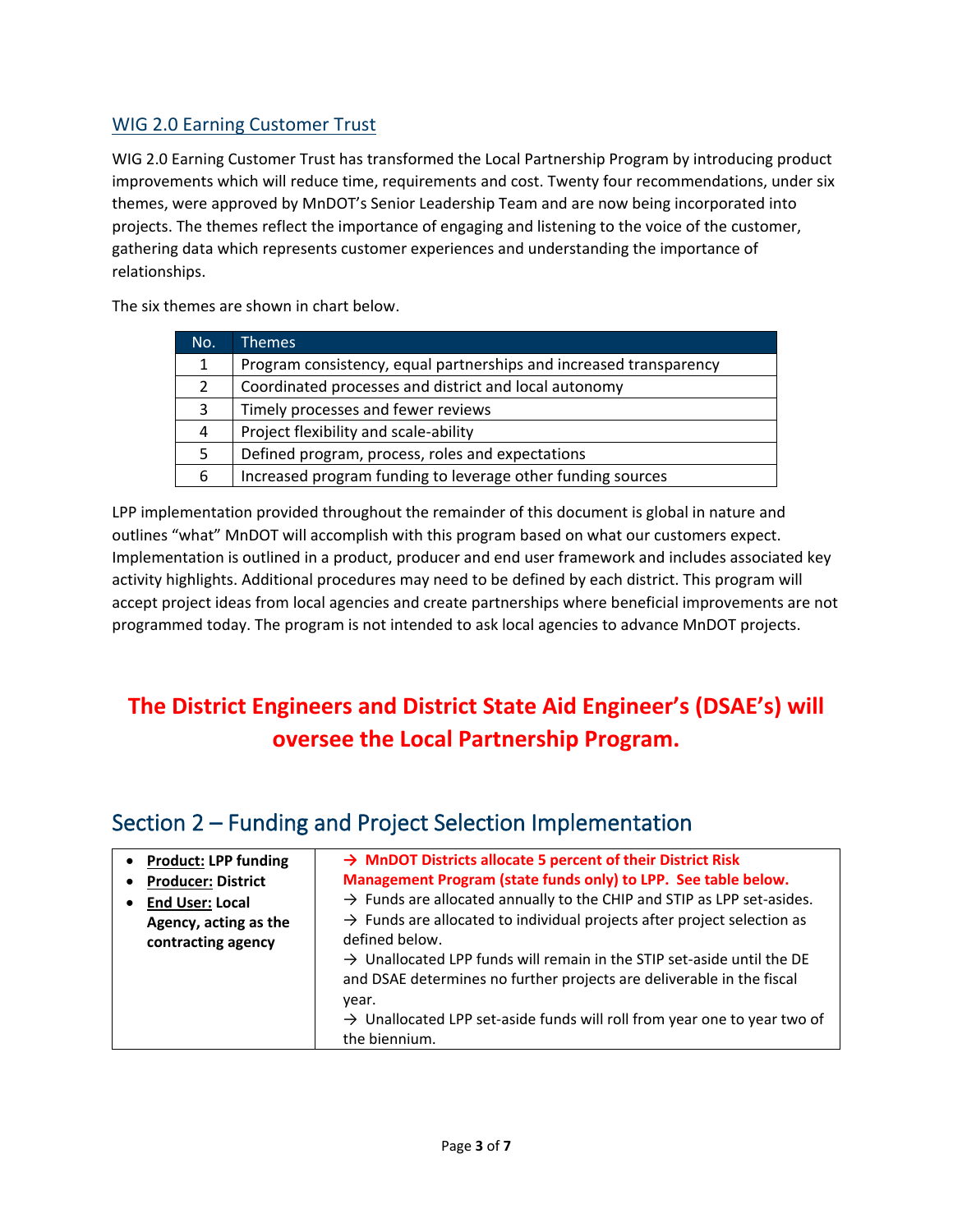| LPP Program Targets for FY 2020 - 2024<br>(Target set at 5% of State Funds in DRMP) |                                                      |                                                           |                                                    |                                                    |                                                           |                                                     |
|-------------------------------------------------------------------------------------|------------------------------------------------------|-----------------------------------------------------------|----------------------------------------------------|----------------------------------------------------|-----------------------------------------------------------|-----------------------------------------------------|
| <b>District</b>                                                                     | <b>DRMP</b><br><b>Distribution</b><br><b>Formula</b> | <b>FY2020</b><br><b>District</b><br><b>Target</b><br>(5%) | FY2021<br><b>District</b><br><b>Target</b><br>(5%) | FY2022<br><b>District</b><br><b>Target</b><br>(5%) | <b>FY2023</b><br><b>District</b><br><b>Target</b><br>(5%) | FY 2024<br><b>District</b><br><b>Target</b><br>(5%) |
| 1                                                                                   | 11.3%                                                | 1,200,000                                                 | 1,200,000                                          | 1,200,000                                          | 1,200,000                                                 | 1,700,000                                           |
| $\overline{2}$                                                                      | 6.8%                                                 | 700,000                                                   | 700,000                                            | 700,000                                            | 700,000                                                   | 1,100,000                                           |
| 3                                                                                   | 10.3%                                                | 1,100,000                                                 | 1,100,000                                          | 1,200,000                                          | 1,100,000                                                 | 1,400,000                                           |
| 4                                                                                   | 6.8%                                                 | 700,000                                                   | 700,000                                            | 700,000                                            | 700,000                                                   | 1,100,000                                           |
| 6                                                                                   | 11.5%                                                | 1,300,000                                                 | 1,300,000                                          | 1,300,000                                          | 1,300,000                                                 | 1,400,000                                           |
| 7                                                                                   | 7.5%                                                 | 700,000                                                   | 700,000                                            | 700,000                                            | 700,000                                                   | 1,500,000                                           |
| 8                                                                                   | 5.7%                                                 | 600,000                                                   | 600,000                                            | 600,000                                            | 600,000                                                   | 900,000                                             |
| M                                                                                   | 40.2%                                                | 4,700,000                                                 | 4,800,000                                          | 5,000,000                                          | 4,700,000                                                 | 4,000,000                                           |
| <b>Total</b>                                                                        | 100%                                                 | 11,000,000                                                | 11,100,000                                         | 11,500,000                                         | 10,900,000                                                | 13,000,000                                          |

| <b>Product: LPP</b>           | $\rightarrow$ The district solicitation will occur either annually or biannually.    |
|-------------------------------|--------------------------------------------------------------------------------------|
| solicitation letter           | $\rightarrow$ DSAE sends formal solicitation notification to local agencies          |
| <b>Producer: DSAE</b>         | requesting project proposals.                                                        |
| <b>End User: Local Agency</b> | $\rightarrow$ Solicitation letter includes information such as funding availability, |
|                               | timelines, and selection criteria.                                                   |

| <b>Product: LPP project</b> | $\rightarrow$ Local agencies submit project proposals to DSAE. |
|-----------------------------|----------------------------------------------------------------|
| proposal                    |                                                                |
| • Producer: Local Agency    |                                                                |
| <b>End User: DSAE</b>       |                                                                |

|           | <b>Product: LPP project</b>   | $\rightarrow$ DSAE forms a project selection committee including district and local |
|-----------|-------------------------------|-------------------------------------------------------------------------------------|
|           | selection                     | representation for the formal solicitation process.                                 |
| $\bullet$ | <b>Producer: DSAE &amp;</b>   | $\rightarrow$ DSAE and selection committee review project proposals.                |
|           | selection committee           | $\rightarrow$ DSAE and committee collaborate with other offices as needed.          |
|           | <b>End User: Local Agency</b> | $\rightarrow$ DSAE and committee consider project selection criteria and other      |
|           |                               | factors, including; type of project, anticipated geometric layout level,            |
|           |                               | funding eligibility, significant issues such as railroads, contaminated             |
|           |                               | soils, environmental, historical, and deliverability.                               |
|           |                               | $\rightarrow$ DSAE and selection committee score and select projects for the LPP.   |
|           |                               | $\rightarrow$ DSAE notifies all submitting agencies of selection decisions.         |
|           |                               | $\rightarrow$ District identifies selected projects in the STIP.                    |
|           |                               | $\rightarrow$ DSAE notifies Operations, Engineering Services and State Aid Division |
|           |                               | of selected projects and continues conversations to determine project               |
|           |                               | needs for geometric level path, environmental requirements, right of                |
|           |                               | way requirements, etc. DSAE documents all conversations and decisions.              |
|           |                               | $\rightarrow$ MnDOT's cost participation policy applies to this program.            |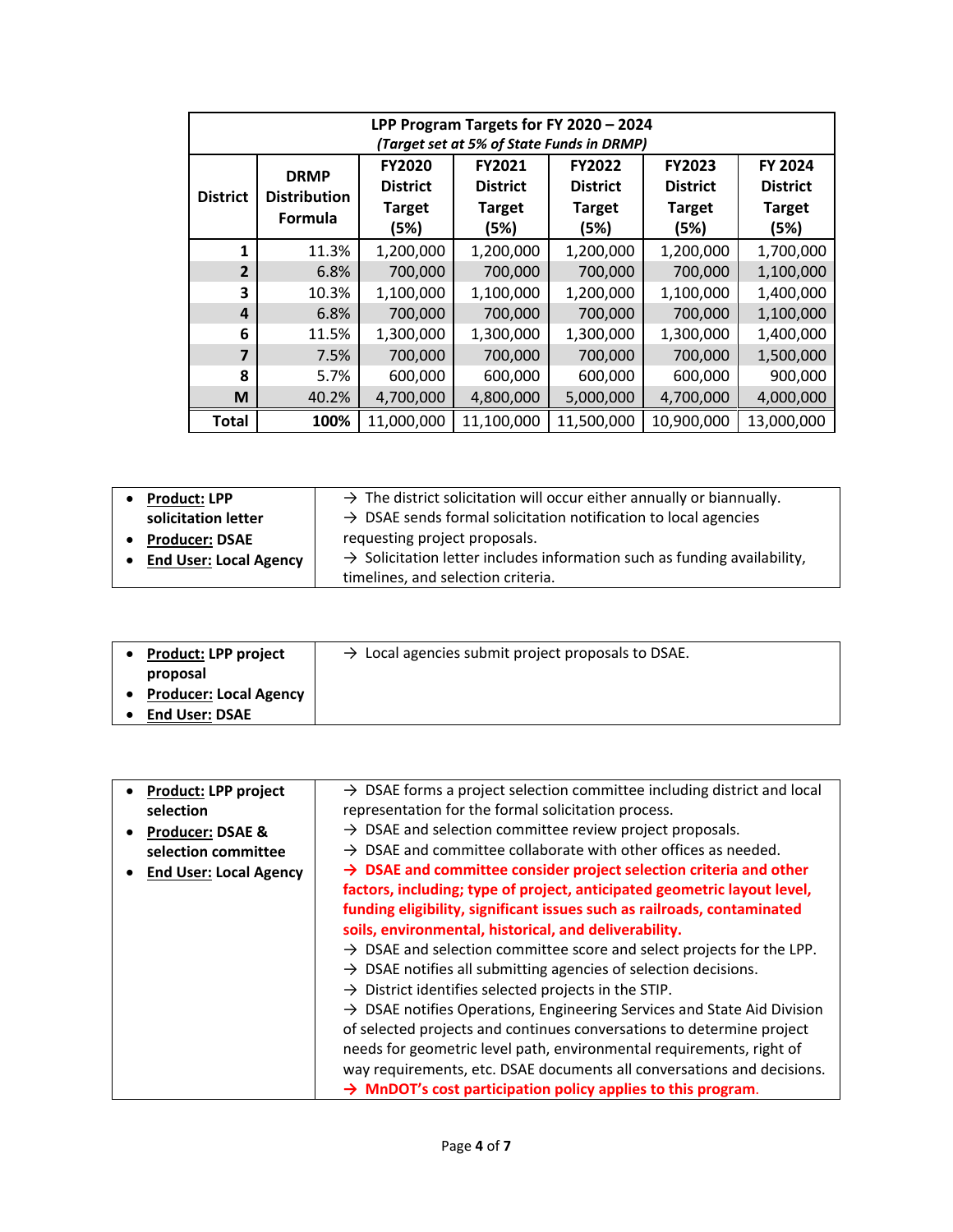| <b>Product: LPP project</b>   | $\rightarrow$ DSAE, District PM, and local agency begin project coordination, |
|-------------------------------|-------------------------------------------------------------------------------|
| kickoff conversation          | including, but not limited to: public engagement, project funding, project    |
| <b>Producer: DSAE and</b>     | type and review, schedule, cost sharing, environmental, early                 |
| <b>District Project</b>       | notification, right of way, geometric layout, plan development, technical     |
| <b>Manager (PM)</b>           | engineering (ex: drainage, materials, traffic, ADA, bicycle/pedestrian,       |
| <b>End User: Local Agency</b> | utilities, maintenance, anticipated letting and award).                       |
|                               | $\rightarrow$ District PM and local agency establish the project schedule and |
|                               | coordinate with other offices.                                                |
|                               | $\rightarrow$ District PM documents all conversations and decisions.          |

## Section 3 – Project Delivery Implementation

Local Partnership Projects will follow one of two project delivery paths noted below. Path choice is guided by definition of a "Level 1" geometric layout and projects including bridge construction. All LPP projects are advertised, let, and awarded by local agencies.

# **District State Aid Engineer's (DSAE's), in coordination with district design staff and the Geometric Design Support Unit, will determine Geometric Layout Level.**

| <b>PATH 1</b><br><b>Geometric Level 1 Layout Projects</b><br>Projects including bridge construction<br>One year - programming to letting                                              | <b>PATH 2</b><br>All other projects<br>9 months - programming to letting                                               |
|---------------------------------------------------------------------------------------------------------------------------------------------------------------------------------------|------------------------------------------------------------------------------------------------------------------------|
| <b>Product: LPP Geometric layout</b><br><b>Producer: Local Agency</b><br><b>End User: District/DSAE/Central Office</b>                                                                | <b>Product: LPP Geometric layout</b><br><b>Producer: Local Agency</b><br><b>End User: District/DSAE/Central Office</b> |
| $\rightarrow$ District PM establishes the project<br>schedule in P6<br>$\rightarrow$ Local agency, in coordination with district<br>& GDSU, produces the level 1 geometric<br>layout. | $\rightarrow$ A geometric layout is not submitted unless<br>the District determines a need based on risk.              |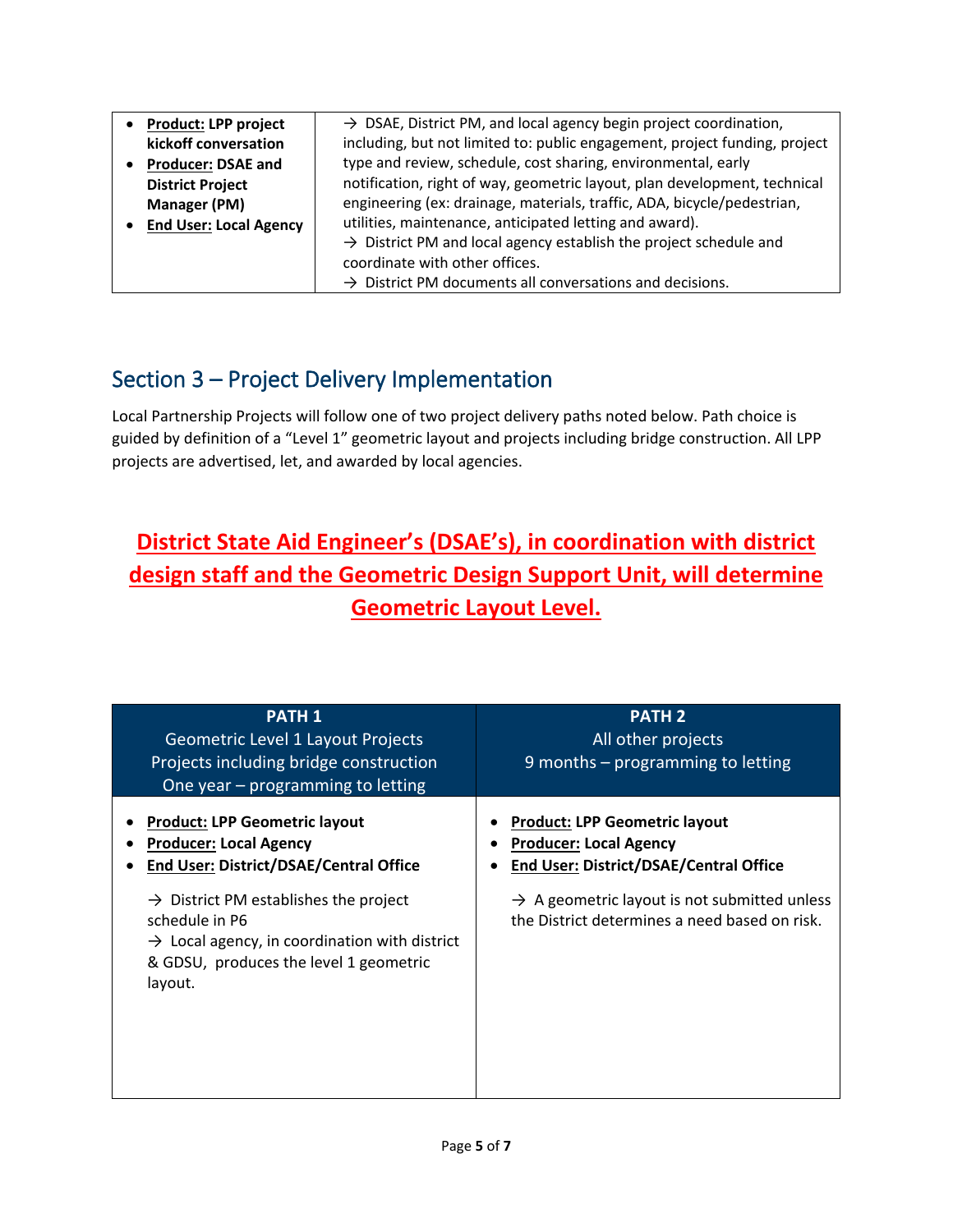| <b>PATH 1</b>                                                                                                                                                                                                                                                                                                                                                                                                                                                                                                                                            | <b>PATH 2</b>                                                                                                                                                                                                                                                                                                                                                                                                                                                                                                               |
|----------------------------------------------------------------------------------------------------------------------------------------------------------------------------------------------------------------------------------------------------------------------------------------------------------------------------------------------------------------------------------------------------------------------------------------------------------------------------------------------------------------------------------------------------------|-----------------------------------------------------------------------------------------------------------------------------------------------------------------------------------------------------------------------------------------------------------------------------------------------------------------------------------------------------------------------------------------------------------------------------------------------------------------------------------------------------------------------------|
| Geometric Level 1 Layout Projects                                                                                                                                                                                                                                                                                                                                                                                                                                                                                                                        | All other projects                                                                                                                                                                                                                                                                                                                                                                                                                                                                                                          |
| Projects including bridge construction                                                                                                                                                                                                                                                                                                                                                                                                                                                                                                                   | 9 months - programming to letting                                                                                                                                                                                                                                                                                                                                                                                                                                                                                           |
| One year - programming to letting                                                                                                                                                                                                                                                                                                                                                                                                                                                                                                                        |                                                                                                                                                                                                                                                                                                                                                                                                                                                                                                                             |
| <b>Product: LPP geometric layout</b><br>review/approval<br><b>Producer: District/DSAE/GDSU</b><br><b>End User: Local Agency</b><br>$\rightarrow$ District PM coordinates review and approval<br>concurrently with the designer, district staff and<br>the Geometric Design Support Unit (GDSU).                                                                                                                                                                                                                                                          | <b>Product: LPP geometric layout</b><br>$\bullet$<br>review/approval<br>Producer: District/DSAE/GDSU<br><b>End User: Local Agency</b><br>$\rightarrow$ Unless a geometric layout need is determined<br>by the district, there is no review or approval.                                                                                                                                                                                                                                                                     |
| <b>Product: LPP construction plan</b><br><b>Producer: Local Agency</b><br><b>End User: District/DSAE/Central Office</b><br>$\rightarrow$ District PM coordinates technical<br>engineering with district offices and local<br>agency (ex: materials recommendation,<br>drainage designs, traffic provisions, etc.).<br>$\rightarrow$ District PM coordinates technical<br>engineering with Central Office units and<br>local agency (ex: ADA, Environmental Due<br>Diligence, Bridge, etc.).<br>$\rightarrow$ District PM coordinates district plan turn- | <b>Product: LPP construction plan</b><br>$\bullet$<br><b>Producer: Local Agency</b><br><b>End User: District and DSAE</b><br>$\rightarrow$ District PM does not establish the project<br>schedule in P6, however notifies district staff.<br>$\rightarrow$ District PM coordinates technical<br>engineering with district offices and local<br>agency.<br>$\rightarrow$ District PM coordinates technical<br>engineering with Central Office units as<br>needed.<br>$\rightarrow$ District PM coordinates schedule and plan |
| in and approval.<br>$\rightarrow$ Construction plan approval occurs within<br>two weeks of submittal to Central Office.                                                                                                                                                                                                                                                                                                                                                                                                                                  | approval with district staff.<br>$\rightarrow$ Construction plan approval decision<br>authority resides with the District Engineer<br>and DSAE.                                                                                                                                                                                                                                                                                                                                                                             |

# Section 4 – Agreement Implementation (Cost Sharing and Maintenance)

In conjunction with final construction plan approvals, MnDOT's Municipal Agreement Unit will prepare a cost sharing and maintenance agreement.

| <b>Product: LPP</b>          | $\rightarrow$ District PM submits a LPP cost sharing agreement request, including |
|------------------------------|-----------------------------------------------------------------------------------|
| agreement request            | submittal checklist, construction plan, and estimate. Note: Path 1 and            |
| <b>Producer: District PM</b> | Path 2 submittal requirements may differ.                                         |
| • End User: Municipal        |                                                                                   |
| <b>Agreement Unit</b>        |                                                                                   |